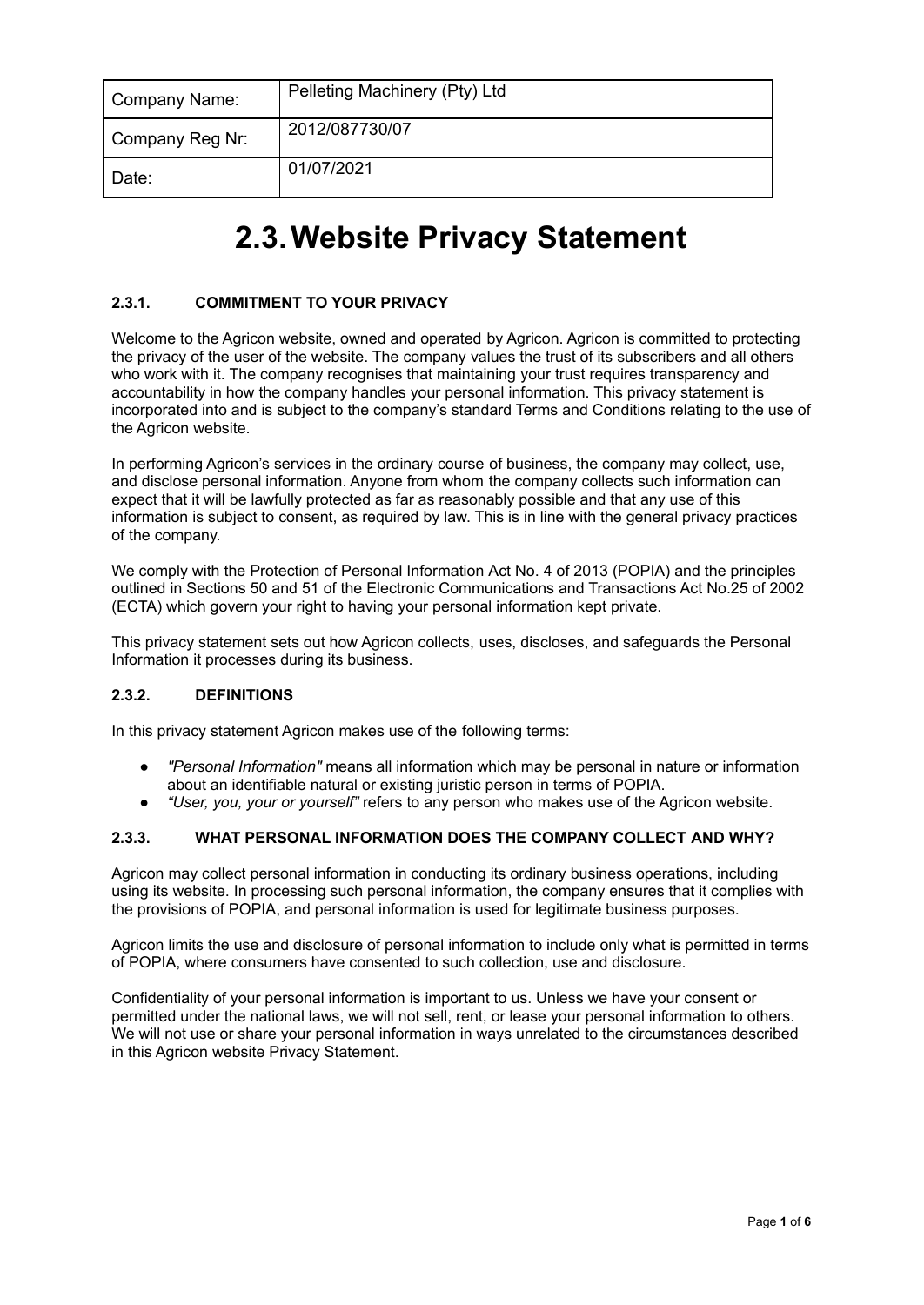| Company Name:   | Pelleting Machinery (Pty) Ltd |
|-----------------|-------------------------------|
| Company Reg Nr: | 2012/087730/07                |
| I Date:         | 01/07/2021                    |

## **2.3.4. OBTAINING CONSENT**

Agricon does not, except where otherwise permitted by law, collect, use, or disclose your personal information without your consent.

## **2.3.5. USE AND DISCLOSURE OF PERSONAL INFORMATION**

Agricon operates its website, and conducts its business in general, in accordance with South African legislation. The company considers it imperative to protect the privacy interests of data subjects. If the company sends personal information outside of South Africa (including if such information is hosted offshore), the Company will ensure that it takes all reasonable steps to ensure that it complies with all applicable laws in this regard, including POPIA.

Unless permitted under the law or your consent is obtained, Agricon will not transfer your personal information outside the Republic of South Africa.

## **2.3.6. RETENTION OF PERSONAL INFORMATION**

All personal information retained on Agricon's database, including such information obtained using the website, is in accordance with the retention provisions set out in the laws and regulations of South Africa, including those set out in POPIA.

We retain your personal information for as long as reasonably necessary to fulfil the purpose for which it was collected and to comply with laws and your consent to such purpose, remains valid after termination of our relationship with you.

## **2.3.7. YOUR RIGHTS IN RELATION TO YOUR PERSONAL INFORMATION**

It is important to note that you have rights in relation to your personal information. You have the right to contact Agricon at any time to ask the company to:

- Confirm that it holds your personal information.
- Provide you access to any records containing your personal information or a description of the personal information that the company holds about you.
- Confirm the identity or categories of third parties who have had, or currently have, access to your personal information.

Agricon aims to ensure that your personal information is accurately recorded. To be able to achieve this, we adhere to processes that help ensure and maintain data accuracy. We provide individuals with reasonable access to review and correct their personal information. Agricon's contact information is as set out on the Contact Us page of this website.

When you make a request regarding your personal information, Agricon will take reasonable steps to confirm your identity. There may be times when the company cannot grant access to your personal information, including where granting you access would interfere with the privacy of others, or result in a breach of confidentiality. The company will always provide you with reasons if this is the case.

If you are of the view that any personal information that the company holds about you is incorrect, including that it is inaccurate, irrelevant, outdated, incomplete, or misleading, you can ask the company to correct it. If you believe that any personal information that the company holds about you is excessive or has been unlawfully obtained, you can ask the company to destroy or delete it.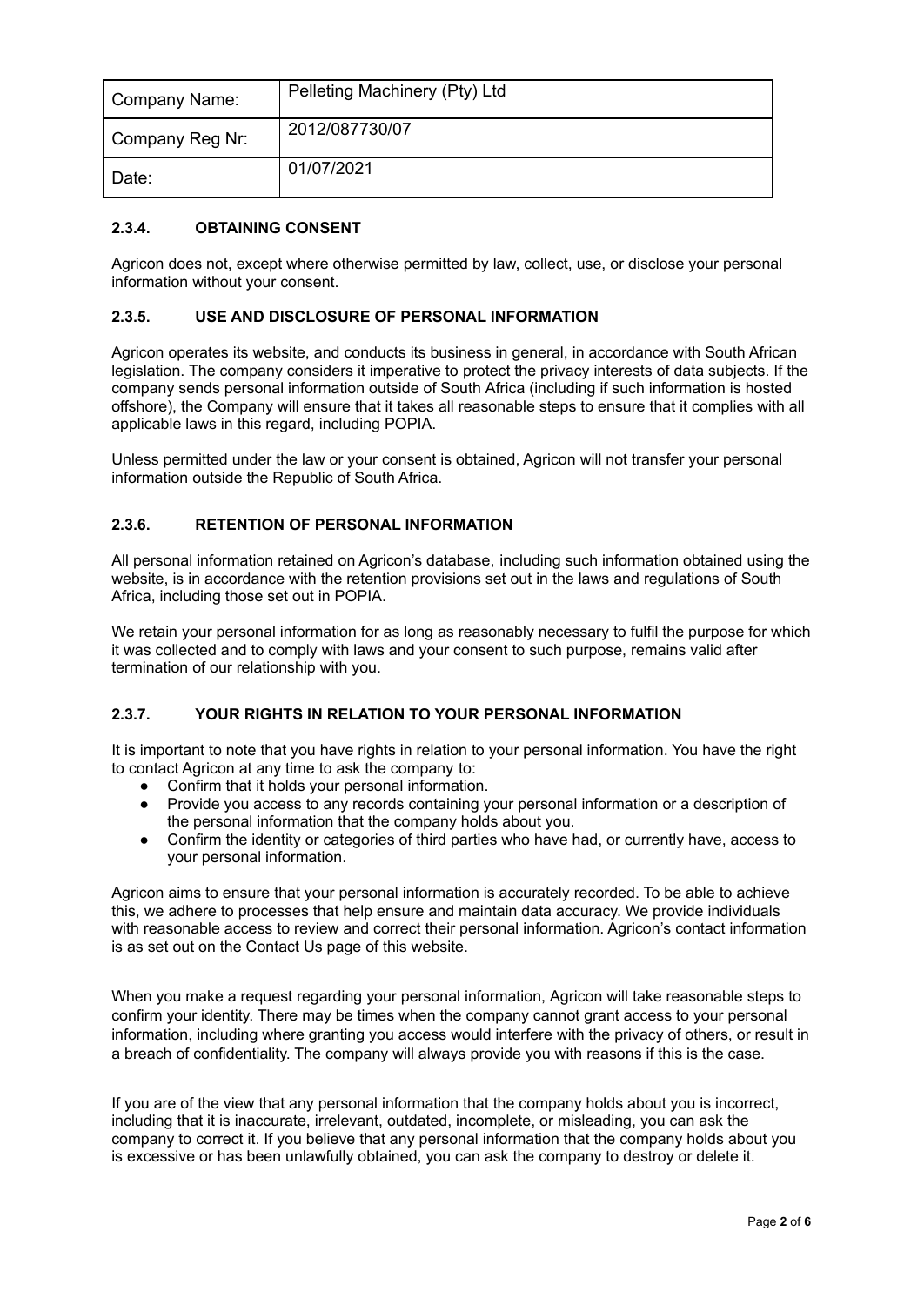| Company Name:   | Pelleting Machinery (Pty) Ltd |
|-----------------|-------------------------------|
| Company Reg Nr: | 2012/087730/07                |
| Date:           | 01/07/2021                    |

You may do the same if you think that the company has retained it for longer than necessary, given the purpose.

It is important, however, to understand that if you withdraw your consent for the company to use some of your personal information, it may affect the quality and level of service that the company can provide to you.

When you contact Agricon, please let us know your name, address, any email address you have provided and a description of the circumstances under which you provided the data. We will make reasonable efforts to incorporate as soon as practicable the changes in personal information that we maintain.

You have the right to lodge a complaint to the Information Regulator:

- By e-mail: inforeg@justice.gov.za
- To the following postal address: SALU Building, 316 Thabo Sehume Street, Pretoria.
- By telephone: 012 406 4818
- By Fax: 086 500 3351.

#### **2.3.8. SECURITY**

Agricon takes security and the protection of personal information seriously. We maintain physical, technical, and organisational safeguards to protect any data that we collect. We have adopted procedures to secure storage of personal information and are committed to working with our data suppliers to protect the security of personal information during any transfer to or from us.

We have also instituted safeguards to identify and help prevent the fraudulent use of personal information. Your personal information is only accessible to those employees, agents, or contractors for business purposes and on a strictly need-to-know basis. For security purposes we then move all the personal information that we collect or obtain about you, to an environment on our network that has controls in place to limit access to and secure the data.

On the Agricon website, we take precautions to secure your personal information. If we ask you to provide your personal information, we will do so through a web page that uses the industry standard secure transport protocol. This protocol provides security for your information by encrypting it as it travels from your computer to our computer.

To protect your privacy and security, we will also take reasonable steps to verify your identity before granting access to or making alterations to data we maintain.

Agricon has adopted a security model to protect your personal information that complies with generally accepted information security practices and procedures. As part of the company's security systems, the company has implemented fire-wall technology, password controls, encryption processes and antivirus software. This is in addition to the physical security measures adopted by the company to ensure that it takes all reasonable technical and organisational measures to prevent loss of damage to, or unauthorised destruction of personal information, and unlawful access to or processing of personal information. The company has a security policy in place that every employee, and supplier of the company must adhere to.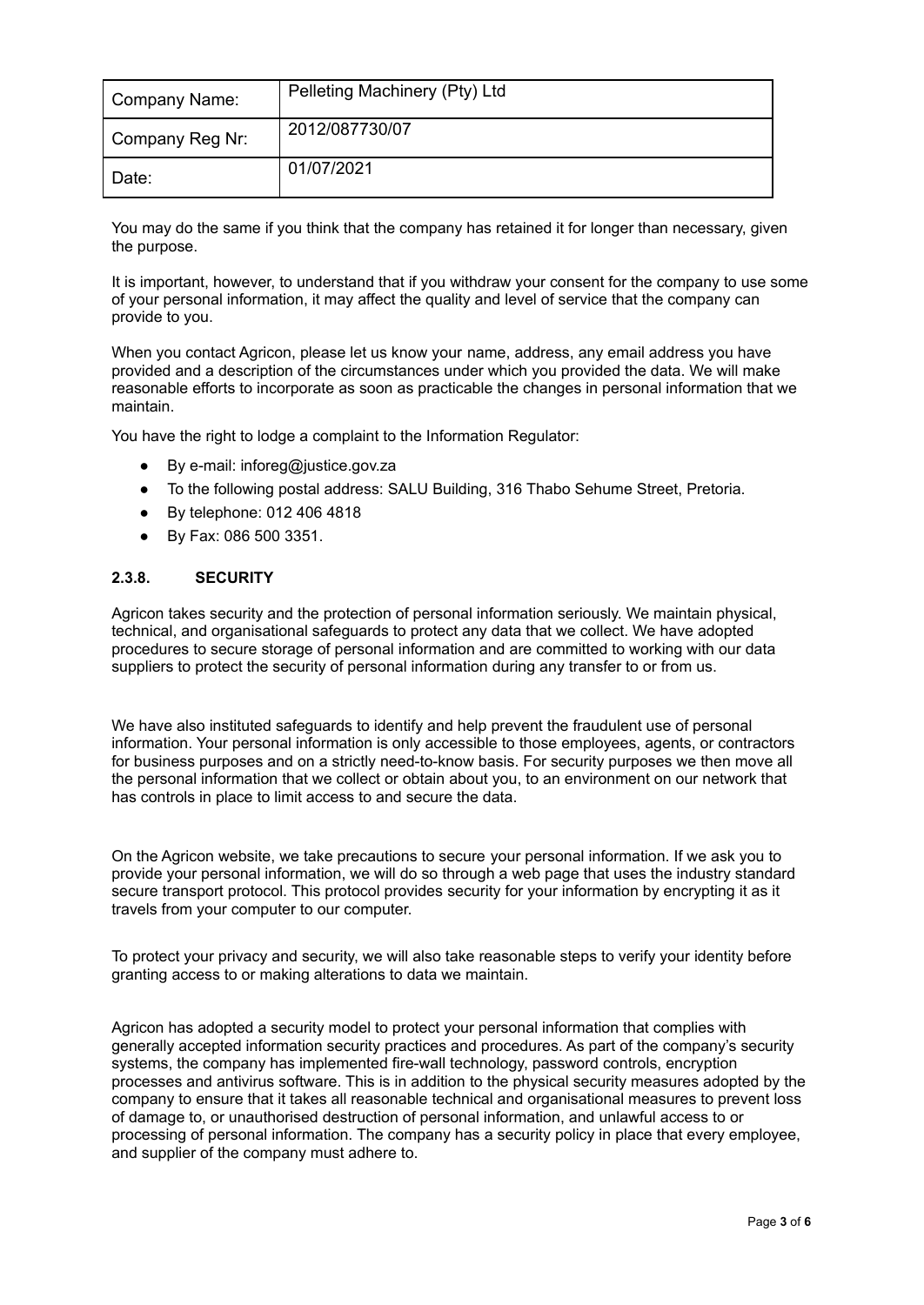| Company Name:   | Pelleting Machinery (Pty) Ltd |
|-----------------|-------------------------------|
| Company Reg Nr: | 2012/087730/07                |
| l Date:         | 01/07/2021                    |

# **2.3.9. CHILDREN'S PRIVACY**

Agricon defines children as individuals under the age of 18. This website is not intended for the use of children, and we do not intend to collect information about children through the website. This company does not knowingly collect information from children under the age of 18 and our website does not target children under 18. We encourage parents and guardians to take an active role in their children's online activities and interests.

You must be at least 18 to access or use any products or services through the website or become a subscriber of any program entitled to subscription benefits.

## **2.3.10. COOKIES**

The Agricon website uses cookies in a limited way. Cookies are small files containing information that a website uses to track a visit by a user. Agricon uses session cookies to better understand how the website is used by users to improve the performance of the website for users.

A cookie is also set on your computer to allow the company to recognize you whenever you visit and collect information, like the pages you visit and the preferences you choose. We use the information we collect for statistical purposes and to study how the website is used so that we may improve and enhance your experience on the website. No personal information is stored in cookies.

It is possible for you not to accept our cookies while using the website by setting the preference in your web browser.

If you would like more information about cookies, you can visit: http://www.cookiecentral.com/n\_cookie\_faq.htm.

## **2.3.11. THIRD-PARTY WEBSITES**

Agricon Agricon website may offer links to third-party websites, including payment gateways for credit card payment. You should be aware that operators of linked websites may also collect your personal information (including information generated using cookies) when you link to their websites. If you follow a link to any of these websites, it is important to note that these websites have their own terms of use and privacy policies and that the company does not accept any responsibility or liability for them.

As the company is not responsible for any representations, information, warranties, or content on any website of any third-party. The company does not exercise control over third-parties' privacy policies. The company is not responsible for how such parties collect, use, or disclose your information. It is important for you to familiarize yourself with their privacy policies before providing them with your personal information.

The company may use Google Analytics or other similar analytical tools to obtain information collected to display, optimise, and personalise advertisements and customer experience on our website. To determine which advertisements you may find useful, and to personalise your experience on the website.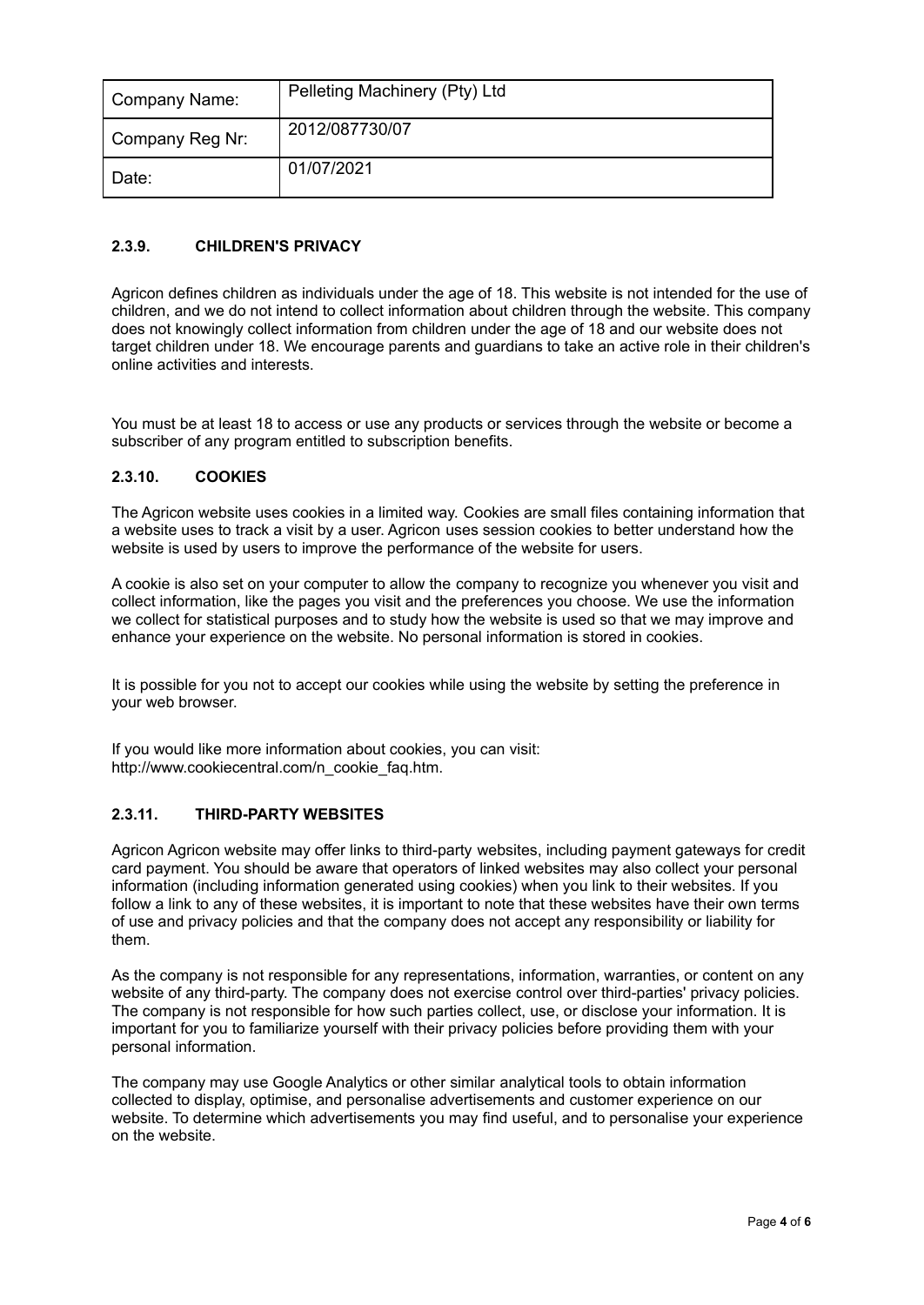| Company Name:   | Pelleting Machinery (Pty) Ltd |
|-----------------|-------------------------------|
| Company Reg Nr: | 2012/087730/07                |
| I Date:         | 01/07/2021                    |

## **2.3.12. MARKETING**

With your consent, Agricon may use your personal information to promote and market additional products, services, and special offers from us or our affiliates that may be of interest to you. When you visit the Agricon website, we may ask you if you want to sign-up to receive information and promotional offers and its marketing partners.

If you decide to register for emails, you may opt-out from receiving such communications, at any time. If you wish to opt-out, please contact us as per the details provided on the Contact Us page. If you do not provide us your consent, some features in our website may not be available to you.

We will use your personal information for the direct marketing purpose only if you give your consent to us or it is permitted by the laws.

In case you no longer want to receive this news or information, you may opt-out of receiving such by responding to the newsletter and asking to be unsubscribed or calling Agricon and asking to be taken off the list.

## **2.3.13. UPDATING OF PRIVACY POLICY**

Our compliance with this Agricon website Privacy Statement will be monitored on a regular basis. Agricon reserves the right to modify this Agricon website Privacy Statement with or without notice. The Agricon website Privacy Statement posted at any time via the website shall be deemed to be the Agricon website Privacy Statement then in effect. You therefore agree and undertake to review the Agricon website Privacy Statement whenever you visit the website.

## **2.3.14. CONTACT INFORMATION**

Questions, concerns, or complaints related to this Agricon website Privacy Statement or Agricon's treatment of personal information should be directed to the email address as per the Agricon website Contact Us page.

## **2.3.15. INTERNAL DOCUMENT APPROVAL**

| <b>Information Officer Name</b> | Signature | Date |
|---------------------------------|-----------|------|
|                                 |           |      |
|                                 |           |      |
|                                 |           |      |